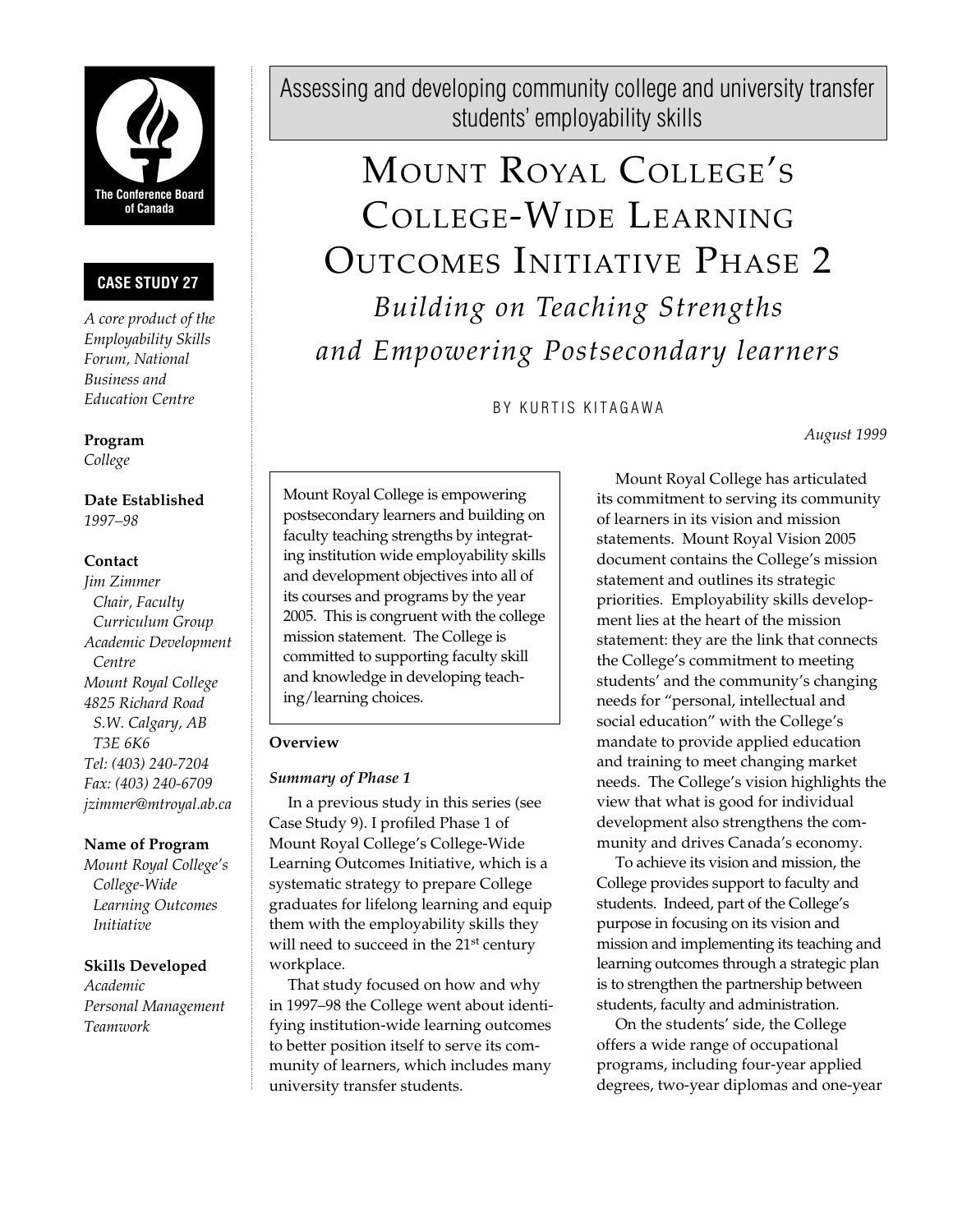#### **National Business and Education Centre (NBEC)**

Director: MaryAnn McLaughlin

Principal Research Associate: Michael Bloom

Research Associates: Kurtis Kitagawa Douglas Watt

Awards Program Manager: Linda Scott

Administrator and Conference Manager: Jean Smith

Program Assistant (Awards): Alison Campbell

Program Assistant (NBEC): Amy Adams

#### **NBEC Mission**

We help business and education leaders work collaboratively to promote the development of a learning society that will prepare Canada's young people for a changing world.

**Visit us on the Web:** www.conferenceboard.ca/nbec post-diploma certificates. The applied degree programs include mandatory work terms, which are operated like coop programs.

Moreover, Mount Royal College's Career Services office uses the Conference board's Employability Skills Profile in a variety of ways to help students prepare for postgraduation employment. Career Services teaches students how to think strategically about preparing themselves to enter the workforce. It also encourages students to identify their current skills and to augment these with others that employers look for.

The College's learning outcomes initiative will ensure that all students have the opportunity to develop transferable skills essential to continuous learning and workplace success before graduating. These skills, expressed as "Learning Outcomes" were approved in principle by Mount Royal College's Academic Council in April 1999. They are:

- Thinking Skills
- Communication
- Information Retrieval and Evaluation
- Ethical Reasoning
- Computer Literacy
- Group Effectiveness

#### *Phase 2: 1998–99 and Beyond*

Phase 2 of Mount Royal's College-Wide Learning Outcomes Initiative focuses on providing support to faculty, who will help students to acquire—systematically, progressively and successively—the skills they need for continuous learning and workplace success. This has involved:

- 1. Further clarifying what the six learning outcomes the College has embraced actually look like in practice
- 2. Drafting a strategic plan to promote awareness and knowledge of identified learning outcomes among students, full-time and part-time faculty; identify, develop and disseminate print, technology based and other materials to assist faculty and students in teaching, learning and assessing outcomes; develop strategies to foster interdisciplinary and

interdisciplinary communication in developing and implementing learning outcomes; and piloting and evaluating implementation strategies

- 3. Producing a *Faculty Information Package* which includes a literature review of the common rationale for adopting outcome-based teaching and learning models at postsecondary institutions across North America, including arguments about how employing these models may improve student learning
- 4. Producing a workbook, *The Bridge to College Wide Learning Outcomes—How to Create a Course Outline with Learning Outcomes*, to help faculty create course outlines with learning outcomes by articulating course-level learning outcomes, reflecting on students' learning needs, and matching appropriate college-wide learning outcomes to their course content.

#### **Groups served**

- All students
- All faculty

## **Objectives**

- $\vee$  Build on teaching strength at the College to move from a teacher-centred model to a learner-centred model focusing on a balanced approach to development of transferable skills and coverage of academic content
- $\vee$  Promote teaching-learning strategies associated in research studies with deep learning and development of transferable skills
- $\vee$  Empower students with the skills and knowledge they need to manage their own learning and achieve professional success
- $\vee$  Encourage students to be more independent, taking charge of, and being accountable for, their entire education employability skills development is a cumulative process that takes place over the course of an entire education within the context of providing a structured learning environment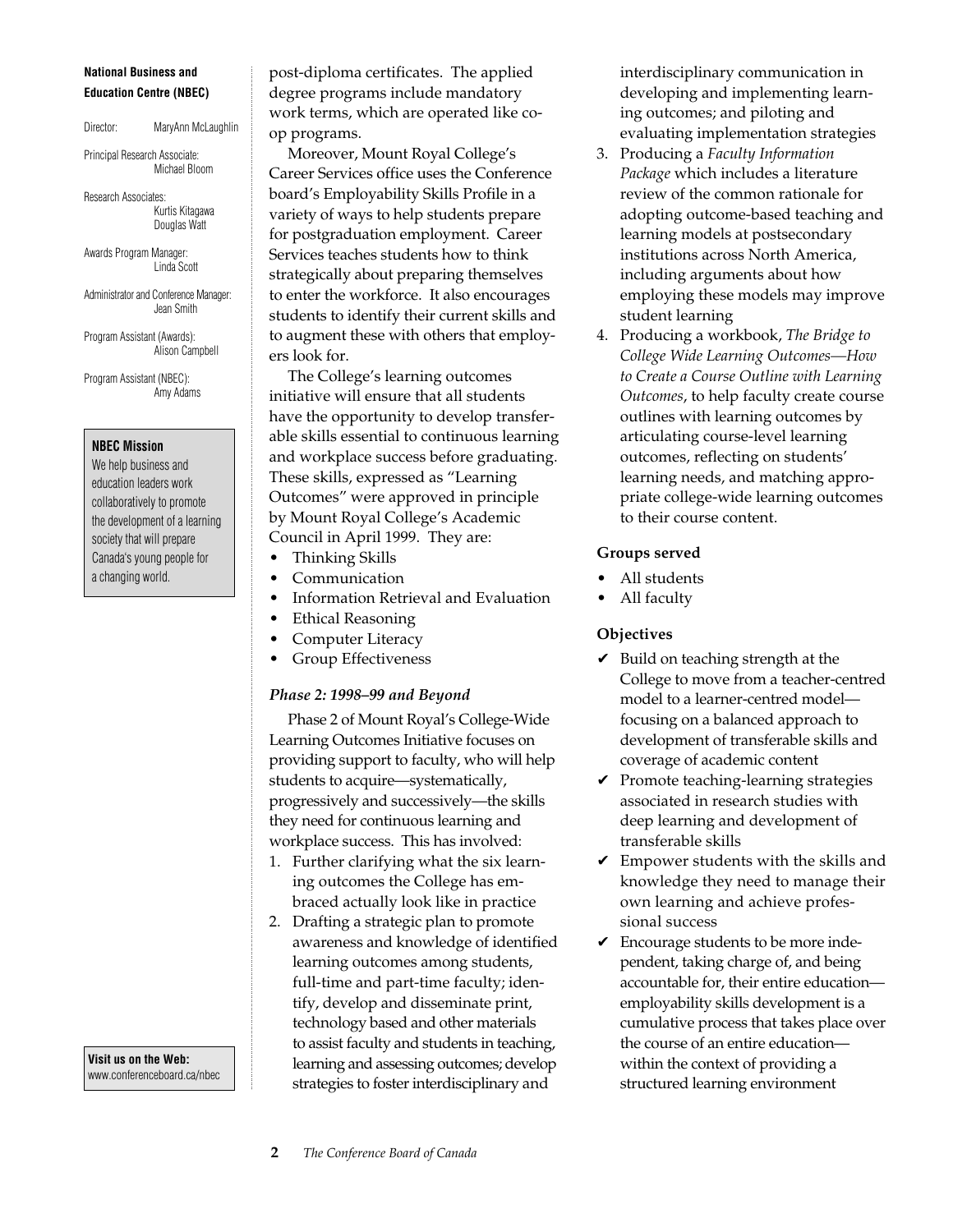#### **The Employability Skills Forum Mission**

We are committed to improving the productivity and quality of life for individuals, organizations and society by enhancing the employability skills of the current and future workforce of Canada.

This study was made possible through funding by members of the Employability Skills Forum.

#### **Forum Members**

AIESEC Canada Inc. Alberta Human Resources and Employment Alberta Education Association of Canadian CommunityColleges Association of Colleges of Applied Arts and Technology Bank of Montreal B.C. Ministry of Education, Skills and Training Bow Valley College Calgary Educational Partnership Foundation Canada Post Corporation Canadian Labour Force Development Board CAREERS: The Next Generation Foundation Central Nova Industry Education Council Centre for Applied Academics BC Institute of Technology Centre franco-ontarien de ressources pédagogiques CORCAN Crain-Drummond Inc. Dufferin-Peel Catholic District School Board (Ontario) Durham District School Board Human Resources Development Canada Imperial Oil Limited Industry Canada Investors Group Inc. J. D. Irving Limited Keyano College McGraw-Hill Ryerson Limited Mount Royal College National Defence New Brunswick Department of Education Ontario Ministry of Education Royal Bank of Canada Saskatchewan Institute of Applied Science and Technology School District #59— Peace River South (B.C.) Seneca College of Applied Arts and Technology Simon Fraser University Southwest Regional School Board (Nova Scotia) Statistics Canada Syncrude Canada Ltd. Treasury Board of Canada Secretariat

Forum Manager: Kurtis Kitagawa

- $\triangleright$  Encourage faculty to be explicit about the knowledge and skill outcomes of their courses and what outcomes individual course activities are designed to achieve
- ✔ Promote performance-based assessment of students, and use of assessment as a learning experience for students and faculty
- $\checkmark$  Create better opportunities for teachers to teach and learners to learn

#### **Activities**

# *Spelling Out What College-Wide Learning Outcomes Look Like*

Outcomes Teams at Mount Royal College are in the process of articulating the various components of what each of the College's selected learning outcomes looks like in practice. To give readers an example of what the College has done in this area; I have selected details from the "Group Effectiveness" outcome. The College has defined group effectiveness as the "ability to work respectfully with others and to see multiple sides of an issue, to understand that the group has the ability to create more than a single individual, and to … work towards a common goal or purpose." Students can demonstrate their group effectiveness in a variety of ways. In particular, they can:

#### **Demonstrate personal effectiveness by:**

- Being open, empathetic, and trusting
- Being flexible and willing to adjust
- Being assertive, not aggressive or defensive
- Having knowledge of group processes
- Demonstrating respect/awareness of biases and assumptions
- Dealing effectively with emotional stresses

## **Communicate effectively in a group setting by:**

- Giving and receiving feedback appropriately
- Listening actively
- Responding respectfully to diverse opinions
- Expressing ideas clearly and pertinently
- Inviting other group members to participate

## **Demonstrate personal accountability for the success of the group by:**

- Articulating benefits and outcomes of group activity
- Exhibiting commitment to group goals
- Modifying personal behaviours to improve contribution to the group
- Demonstrating willingness and ability to assess others and self

## **Apply/implement group process skills in diverse settings by:**

- Participating in establishment of group goals, tasks, rules, roles, and strategies
- Recognizing and adopting implicit and explicit roles within the group (including leadership)
- Recognizing and complying with implicit and explicit group rules and norms
- Building relationships to support group effectiveness (team building)
- Analyzing and adapting to the dynamics of any group

## *Sharing Effective Strategies for Teaching and Learning Outcomes Across the College and Across Disciplines*

Outcome teams—which are crossdisciplinary—are publishing teaching tips for the various college-wide outcomes and disseminating these to their colleagues.

For example, the Thinking Skills outcome team recently distributed a list of strategies faculty might use to promote critical thinking and problem solving in courses across the curriculum. In addition, the Thinking Skills team, in collaboration with the college's professional development committee, is sponsoring a number of workshops and events related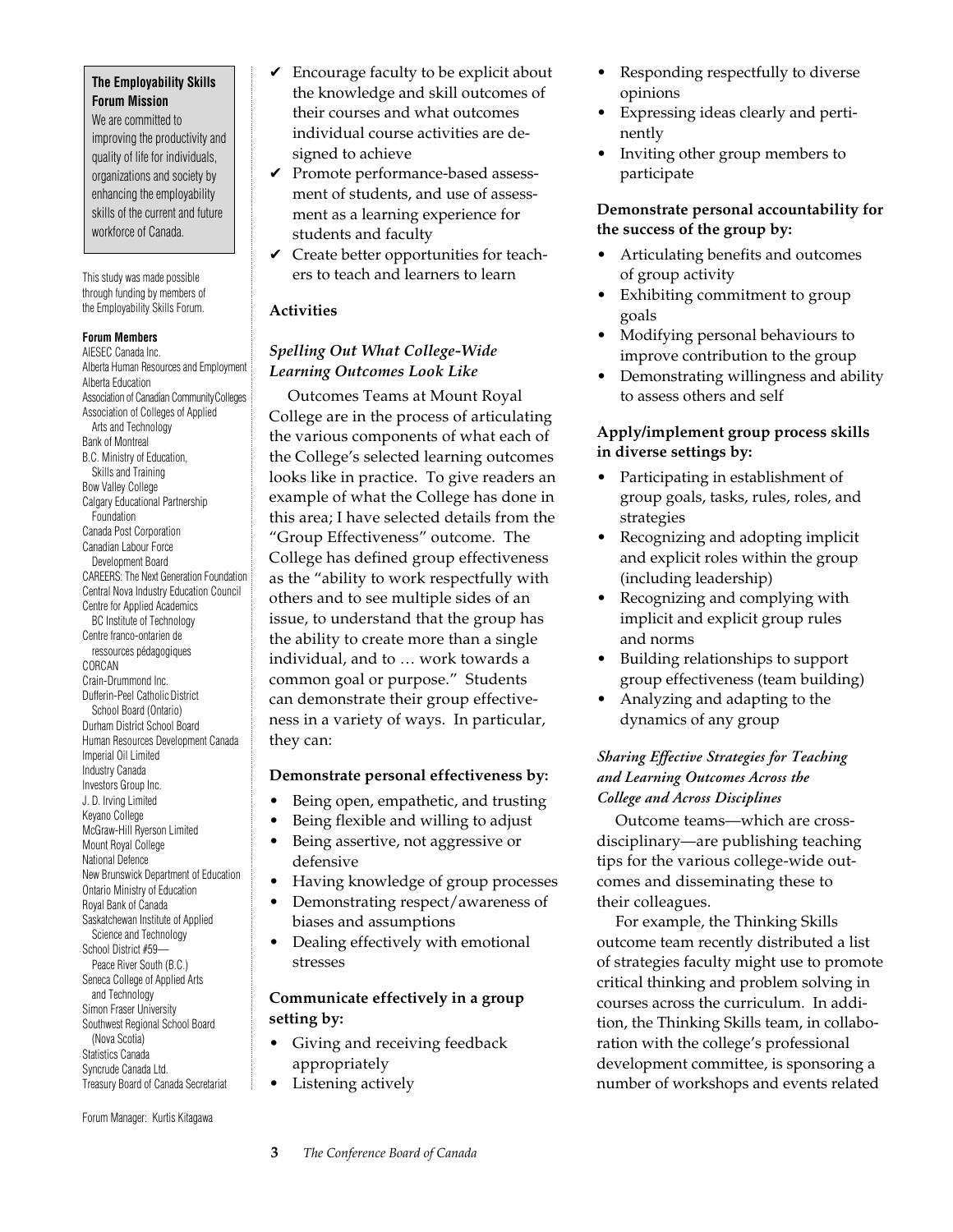$R$ *equiring instructors to assess learning outcomes encourages them to reflect on the relevance of course content (the things they would like to see their students retain) and how they can teach it to stimulate retention.*

 $Videotaping$ *students performing physical (triage) assessments and having students review their videotaped performance and submit reflective selfassessments along with their tapes helps students achieve College learning outcomes.*

to the teaching of thinking at Mount Royal College.

Further, print and technology-mediated resources are being developed to assist students in the development of collegewide outcomes, and faculty in their assessment. To illustrate, all undergraduate students are required to take an English composition course and a resource is being developed to assist Faculty and Students with the fundamentals of writing and composition and how to assess it. This:

- makes students accountable for their prior learning in English composition
- helps students transfer and further develop their writing skills in discipline specific courses
- encourages instructors to be comfortable with teaching and assessing and providing students with feedback on their writing skills in every course they teach (not just English courses)

## *Developing Innovative Assessment Strategies*

Requiring instructors to assess learning outcomes encourages them to reflect on the relevance of course content (the things they would like to see their students retain) and how they can teach it to stimulate retention.

Noteworthy examples from Mount Royal's Centre for Health Studies and the Department of Physical Education and Recreation Studies involve:

- Organizing students into triads to perform therapist, patient or observer roles so that they both operate themselves and scrutinize each other; employing multiple scenarios (first assessing a knee injured playing basketball, then a knee hurt playing football); employing multiple examiners (self, peer, instructor, external); performing such assessments frequently
- Building on previous learning—e.g., in clinical courses practising skills learned as much as 2 years previously
- Videotaping students performing physical (triage) assessments and

having students review their videotaped performance and submit reflective self-assessments along with their tapes

#### **Resources required**

To finance its curriculum renewal initiative, Mount Royal College will be spending approximately \$600,000 over four years on teahing release time, site visits, conferences, retreats and training, programming and desktop publishing, administrative support and photocopying and supplies.

Career Services has also reallocated personnel resources and dedicated desktop and print budgets to this initiative.

#### **Achievements/Outcomes**

## *Process*

- Drafting of Faculty Curriculum Group Strategic Plan in August 1999
- Production of modules for faculty Outcomes-Based Course Outline Workbook in June 1999
- Approval in principle by Mount Royal College Academic Council in April 1999 for College-Wide Learning Outcomes
- Production of Faculty Information Package on Curriculum Renewal Initiative in January 1999
- Establishment of communication mechanisms including newsletter, website, and full-faculty or departmental forums

## *People*

- 6 college-wide outcome teams have grown in the past year and are further honing definitions of outcomes and performance indicators and moving beyond definitions and components to sharing tips for teaching and assessing particular learning outcomes across the College and across disciplines
- College's professional development committee has designated 1999/2000 the "year of thinking" and PD events this academic year will relate to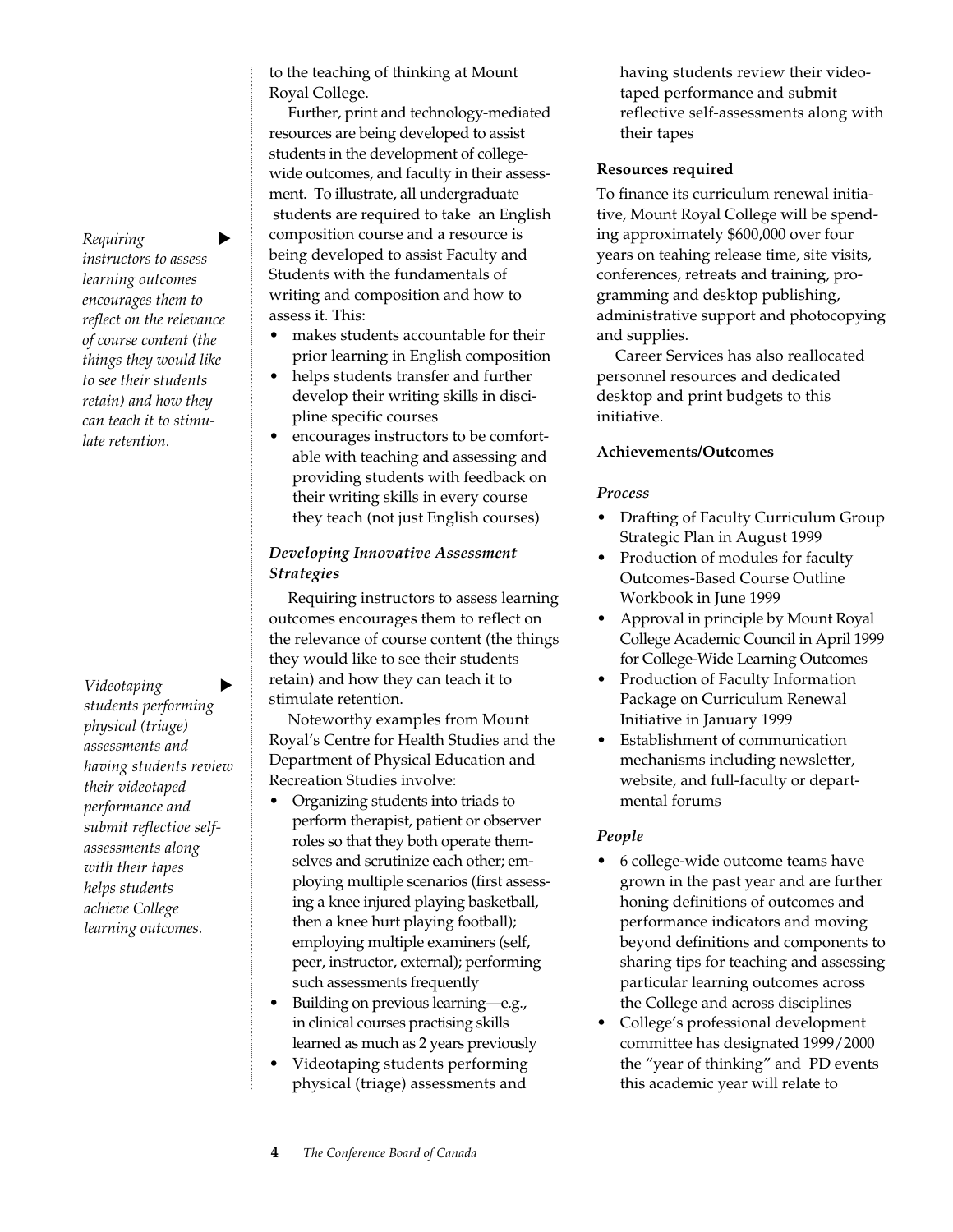*Mount Royal's innovation lies in its approach to enhancing collaboration between and among students, faculty and administration within the College.*

*Mount Royal faculty have considerable strengths in teaching for the learner and this needs to be acknowledged and recognized.*

 $H$ *elping students make connections between and among courses within their programs using knowledge and skills gained as their organizing principles is essential.*

teaching and assessing thinking skills

- Individual instructors are starting to post course outlines incorporating outcomes on websites
- A number of career programs would like to move head aggressively and implement outcomes
- All future curriculum submissions must be accompanied by a graduate profile and program/course outcomes

# **Benefits**

# *Students*

- $\vee$  Become active learners and take charge of their education and skills development in college and out
- $\checkmark$  Identify their skill strengths and challenges
- $\vee$  Clarify their goals and gain awareness of the skills they can build to reach their education and employment potential
- $\vee$  Develop their employability skills

# *Faculty*

- $\vee$  Receive guidance relating to integrating learning outcomes and teaching and assessing to desired skill and knowledge outcomes
- $\checkmark$  See how students' learning is reinforced by receiving timely and continuous feedback and having and using skills and knowledge
- $\vee$  Help students make skill and knowledge connections
- $\vee$  Collaborate across program and curricula lines

# *Innovation*

Mount Royal's innovation lies in its approach to enhancing collaboration between and among students, faculty and administration within the College. Better communication will help students, faculty and administration to work together more effectively to combine teaching excellence with a co-ordinated approach to life, career and workplace preparation.

# **Keys to Success**

# *People*

- $\vee$  Giving credit where credit is due— Mount Royal faculty have considerable strengths in teaching for the learner and this needs to be acknowledged and recognized
- $\vee$  Helping students make connections between and among courses within their programs using knowledge and skills gained as their organizing principles
- $\vee$  Encouraging faculty across programs and curricula to talk to each other about what they want their students to be able to do after they take their course and how they are going to assess their students' performance and how each faculty member can contribute individually and as a teaching team to student success

# *Process*

- $\vee$  Developing a suite of user-friendly tools to help faculty incorporate learning outcomes in their courses and assess their students' progress towards, and achievement of, those outcomes
- $\blacktriangleright$  Meeting faculty concerns that collegewide learning outcomes are the "flavour of the month" and will pass by showing faculty what the initiative means to, and impacts on, them, how it creates better opportunities for teachers to teach and learners to learn
- $\checkmark$  Stop conceiving of courses as islands unto themselves but as parts of a whole education that links all of the skills and knowledge learned in different courses into a coherent whole
- $\checkmark$  Ensuring that assessment of learning outcomes builds in sensitivity to faculty needs concerning their workload and meets students' need for early and continuous feedback to optimize their performance over time